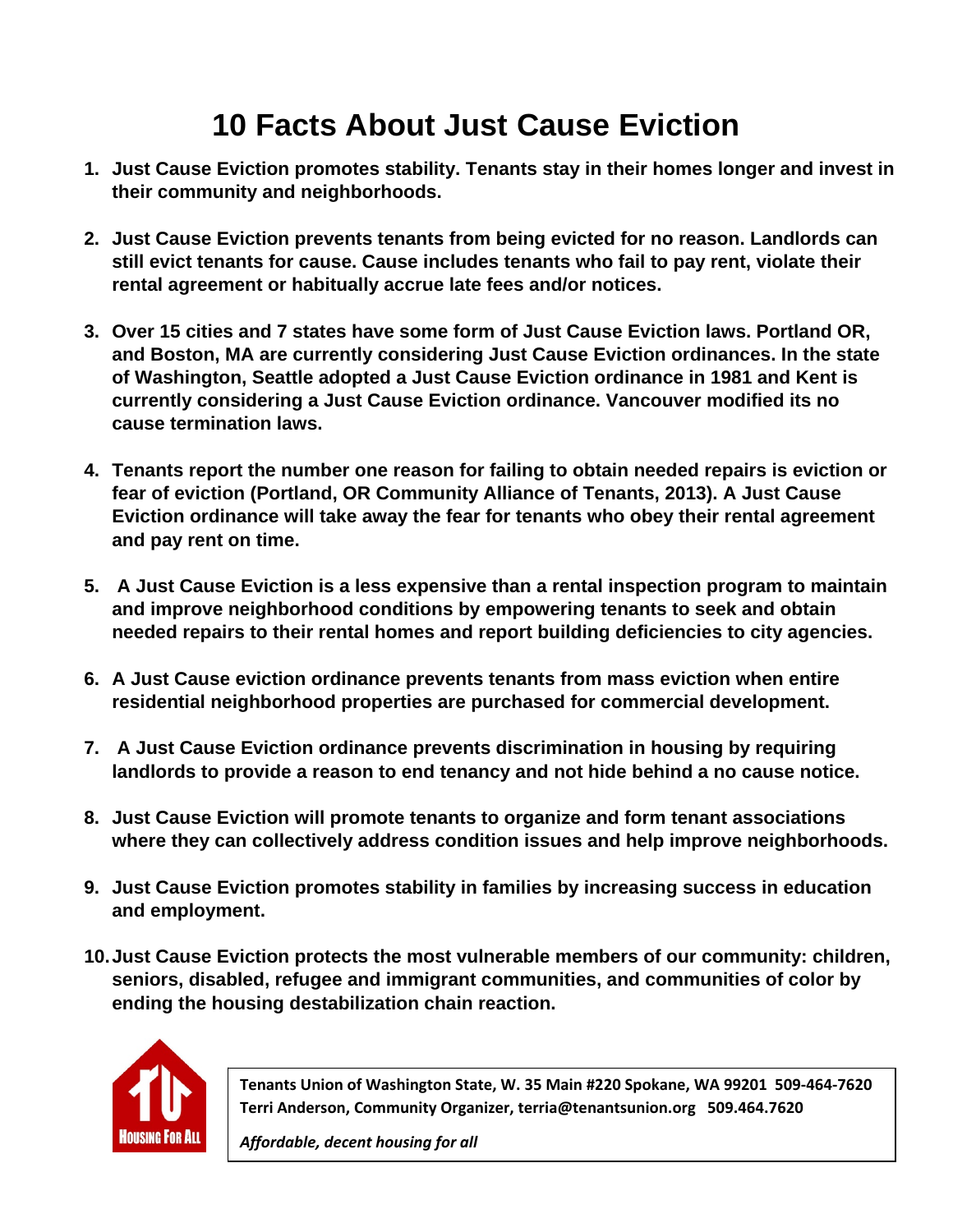#### **Building research capacity at Community Alliance of Tenants: Just-cause eviction, housing inequity, and community collaborations**

In collaboration with Pacific University, the Community Alliance of Tenants (CAT) is working to increase its capacity to do research. We aim to **use existing information to better understand housing issues** in Oregon, **collect new information to document the impact of no-cause eviction**, and **build relationships with culturally specific organizations** that also want to use information more systematically.

#### **Current opportunities:** CAT has received funding to enable work in the following areas . . .

#### *No-cause eviction*

Because Oregon law allows landlords to terminate rental agreements without providing a reason, people can lose their homes through no fault of their own ("no-cause eviction"). This policy may be having a disproportionate impact on people of color, immigrants and refugees, people with disabilities, older adults, and single parents, yet no-one really knows how much no-cause eviction is occurring. No-cause evictions may be affecting some communities more than others, or certain communities may be experiencing it in unique ways. We have discussed qualitative research to learn more about these experiences.

*Impediments to Affordable Housing:* The Portland Housing Bureau is currently conducting a city-wide survey about housing issues. The results of the survey could be used to answer many questions about how Portland residents are dealing with housing and the equity implications of the current housing market.

#### **Research approach: Community-based participatory research (CBPR)**

CBPR entails collaboration between trained scholars and community experts to pursue quality research that supports the goals of the people and organizations doing the research. A CBPR approach recognizes that each partner brings unique insights, skills, and needs to the collaboration. Key values for our present collaboration include:

- Conduct research that is directly applicable to policy decisions
- Use existing data when possible and minimize invasive data collection practices
- Consult with culturally specific organizations about the concerns, needs, and ideas their constituency has about research; use grant resources to acknowledge their contributions

#### **An invitation to local organizations**

We would love a chance to meet with potentially interested partner organizations to hear about: their **previous experience working with CAT and how they would like the relationship to continue** in the future, **how they see research being beneficial to their work** – whether they are currently doing research or would like to do it in the future; and **their input on the research** described above.

#### **Anticipated challenges**

- Building trust among people and organizations that have had conflicts in that past
- Creating research techniques that better reflect the experience of less powerful communities without creating undue burden of being either researchers or subjects
- Integrating diverse stakeholders' interests into projects with finite resources
- "Right-sizing" projects meet a need and don't overlap with other local projects, partnerships that let organizations can participate at the level that makes sense with them
- Pairing the slow pace of research with unpredictable and rapidly changing pace of policy

**Contact people:** Justin Buri at CAT (justin@oregoncat.org) and Moriah McSharry McGrath at Pacific University (moriah@pacificu.edu).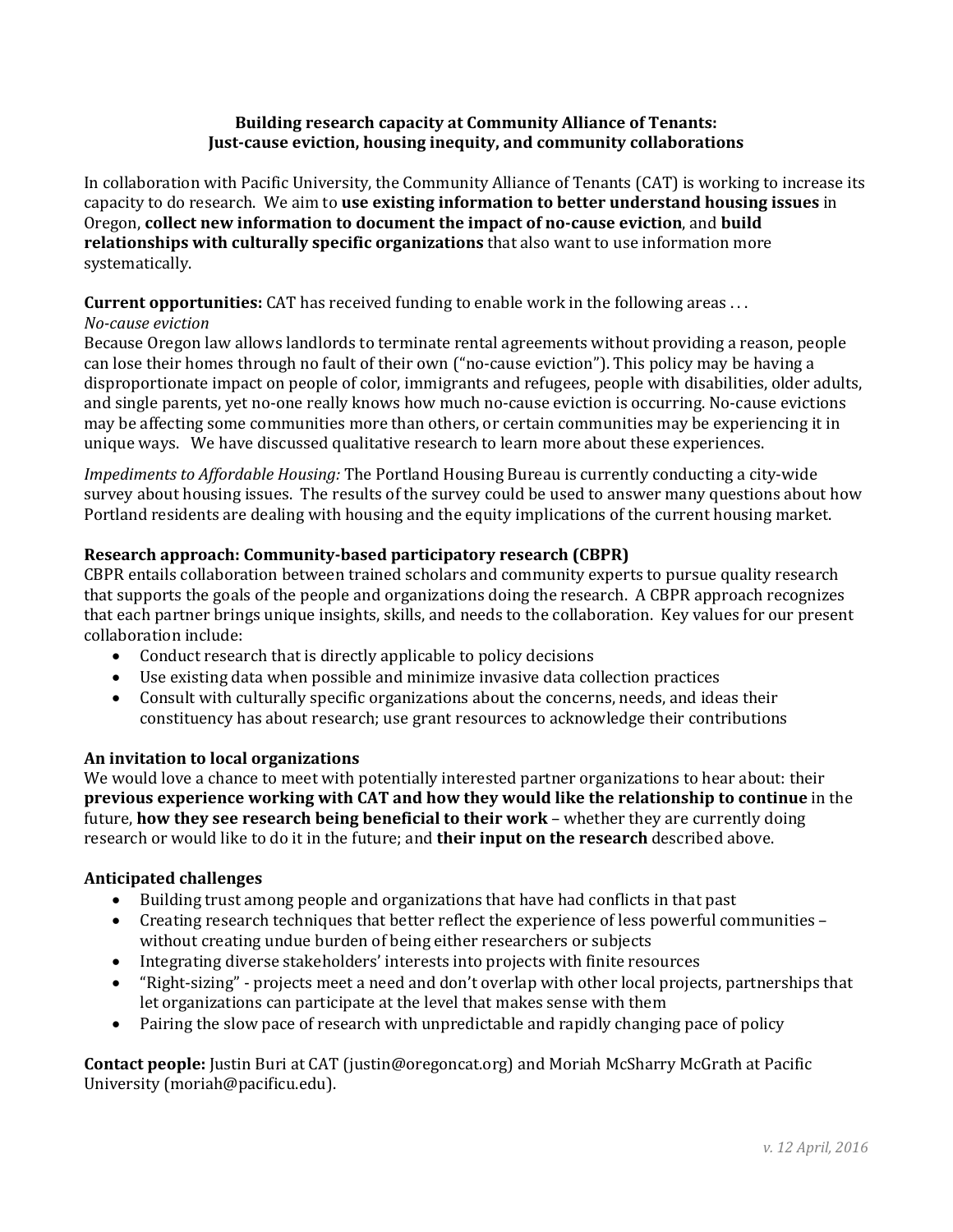# **Draft Quality Rental Housing Workgroup Recommendations**  *February 13, 2013*

# **Overview:**

First convened in July 2007 to explore the issues of substandard housing, housing habitability, and environmental hazards in rental housing in Portland, the Quality Rental Housing Workgroup (QRHW) adopted a comprehensive suite of recommendations by consensus. These recommendations forwarded to Council in September 2008 resulted in the following achievements:

- **Code changes** to existing housing maintenance standards in Title 29 related to indoor environmental/health hazards including lead paint, mold, moisture, pests, sanitation and carbon monoxide.
- **Enhanced Inspections program pilot launched and evaluated** to show direct positive impact on landlords bringing housing conditions in east Portland up to code and enhancing health and equity for tenants.
- **Increased effectiveness of code enforcement procedures** including restructured fines and stronger collection mechanisms generating over \$2.45 million since FY 2008‐2009 in additional revenue now supporting Neighborhood Inspections Team activities.
- **Clarification of rental housing as a business activity** distinct from home ownership and application of business license fees to all landlords generating an ongoing additional \$198,000 in general fund revenue.

Key stakeholders continue to collaborate effectively to address longstanding challenges using principles and relationships established in the first initial QRHW process. In July 2012, the group came together to review progress and develop recommendations to address critical elements of the 2008 package of recommendations not yet implemented. The workgroup took a hard look at finances and developed realistic estimates for a limited core set of activities. QRHW members would like Council to acknowledge these recommendations seek only essential funds that leverage partnerships, incorporate innovation gains at BDS, and maximize Citywide benefits by addressing root causes.

The recommendations institutionalize proven strategies that advance health, equity, and housing quality throughout the City. Again forwarded to Council with consensus support of the QRHW, the recommendations are designed to:

- Fill essential gaps in landlord and tenant education
- Strategically expand proven enhancements in the inspections system beyond the current pilot area, focusing resources to effectively help the most vulnerable
- Provide stable, dedicated support to rental housing inspections
- Improve overall data collection, tracking, and budget transparency regarding funding and performance on stated objectives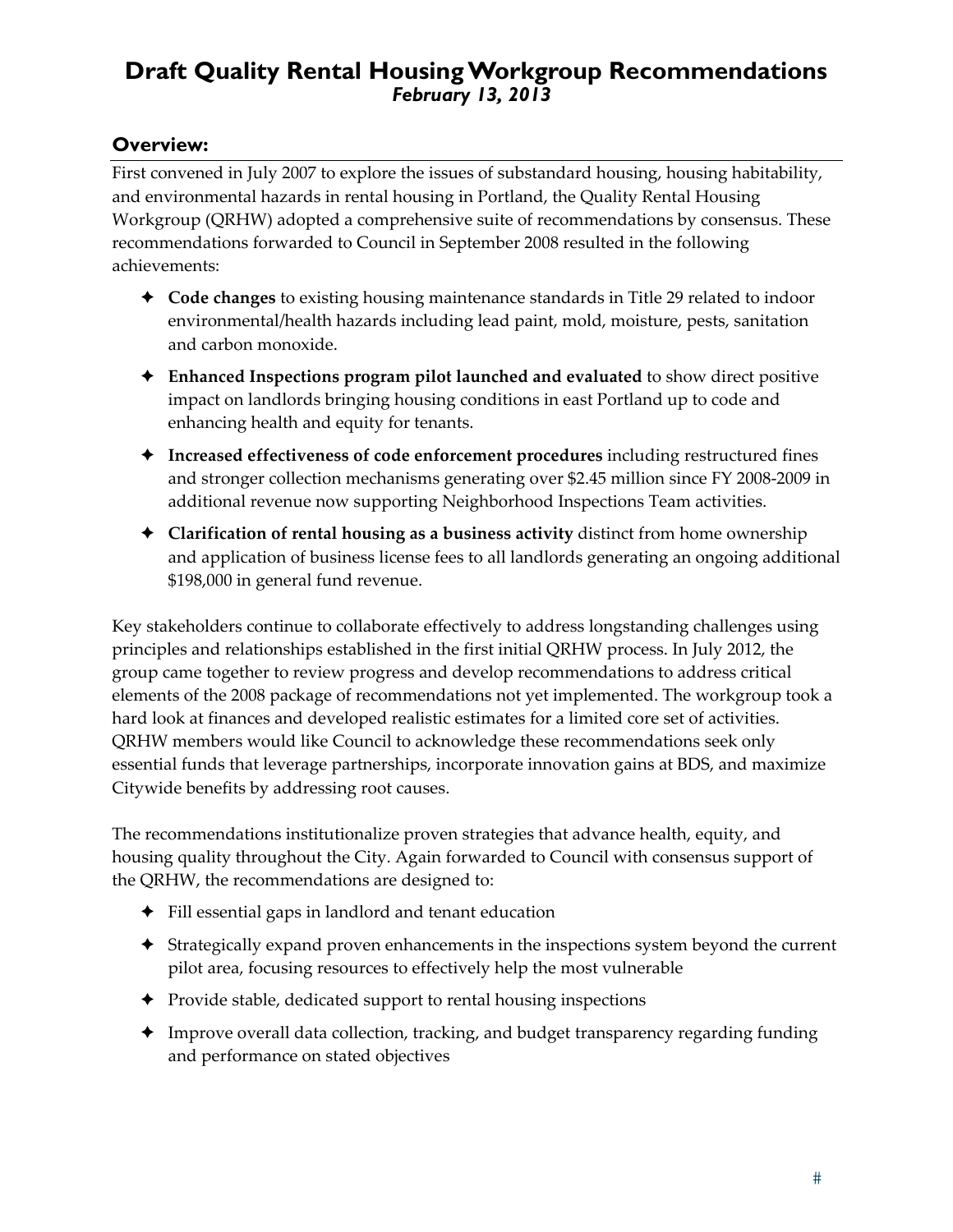# **Recommendations**

# **Process Description**

The City of Portland contracted with Carri Munn from the consulting firm Solid Ground (formerly Decisions Decisions) to help design, manage, and facilitate the workgroup process. Over the course of five meetings, workgroup members evaluated progress, reviewed evaluation results from Oregon Public Health Institute, identified gaps and unmet needs, developed recommendations, and constructed funding scenarios supported by cost estimates for implementation.

# *Principles*

Workgroup recommendations were developed with the following four underlying principles:

- Acknowledge responsibility of both landlords and tenants. Hold repeat offenders accountable for their behavior.
- Healthy housing is a crucial health support element of the City. Landlords engaged in the rental housing business directly impact housing quality, public health, and equity.
- Landlords and tenants need education about their rights and responsibilities, how to maintain healthy housing, and the housing maintenance requirements of Title 29.
- **Funding required to enforce healthy rental housing should be provided by fines and fees** levied for violations and cost recovery with additional budget gaps met by public funds.

# **State of Inspections Program**

# *Caseload backlog*

- The number of Housing Cases/Complaints for FY 12‐13 (July‐December) from FY 11‐12 has increased 10% or 73 cases (from 742 to 815).
- The number of Priority 3 cases that have not been inspected as of December 31, 2012 is 110.
- The number of Housing Complaints not responded to within 1 month is 103 or 11.4%, in the Enhanced Complaint Districts the number is 82 or 29% out of 283 open cases.
- Citywide average: 17.2% of open cases not responded to within 5 business days. 104 have not been responded to within 15 days. Average response 8.5 days.
- Enhanced districts: 34.6% of open cases were not responded to in 5 buisiness days. 17.5% are more than 15 days. Some over 30 days. Average response 15 days.
- While NIT doesn't have caseload expectation for inspectors in place as a productivity measure, the program estimates the average inspector has 219 field days per year.
- A Temporary Service Level Reduction went into effect on January 7, 2013. The current number of Housing Inspectors has decreased by 1 or 14% from 7 to 6 due to a vacancy.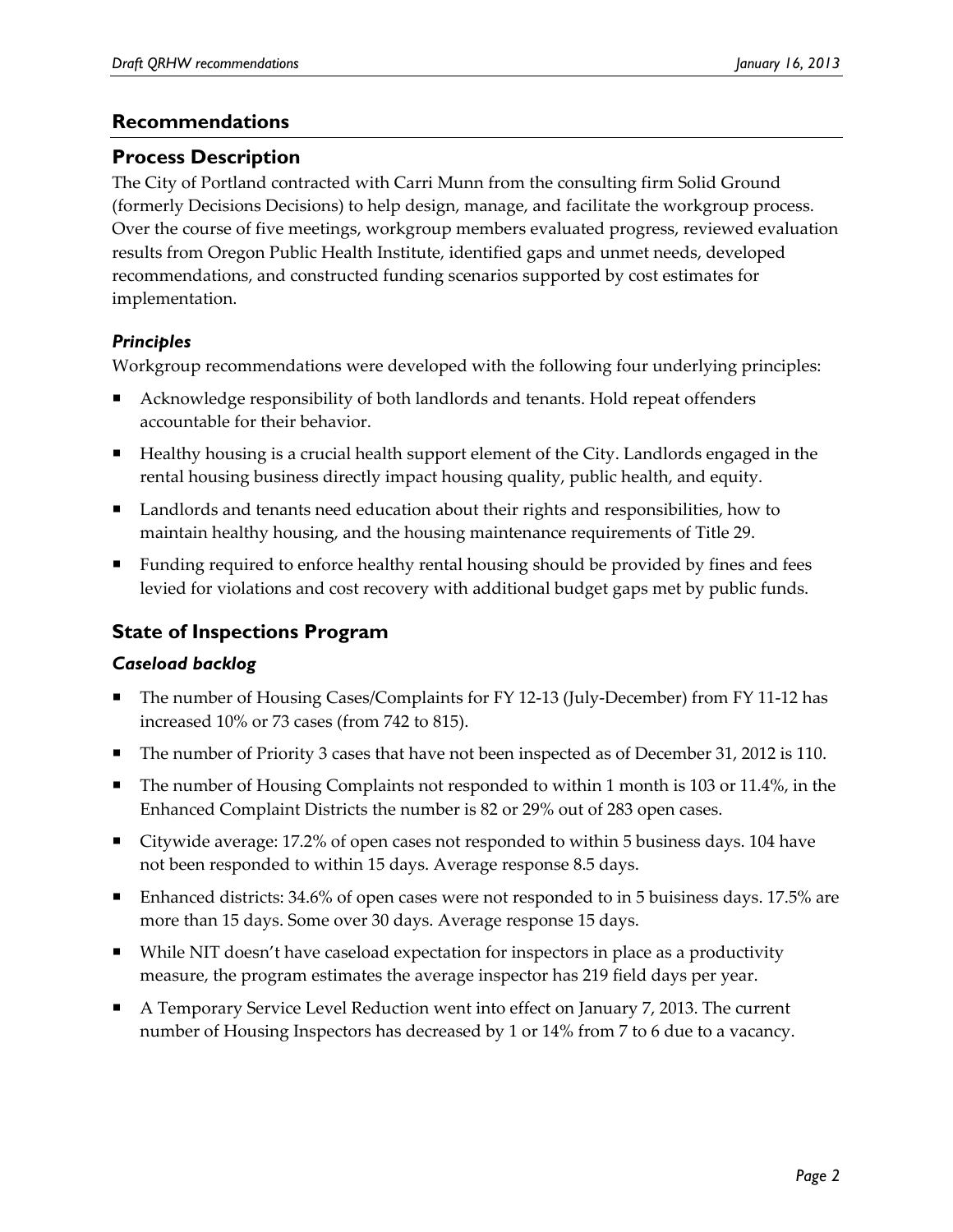#### *Expected increase in volume by 50%*

 Code change effective January 2013 makes enhanced system participation no longer optional. Expected impact based on current participation rates is a 50% increase. Of those who currently qualify for enhanced inspections, only half are voluntarily participating.

#### *Increased collections*

- Collection revenue going up. Stronger collection mechanisms generated over \$2.45 million since FY 2008‐2009.
- Fines to be collected. Currently there is \$8.7 million in liens receivables and the amount is growing.

# *Enforcement tools limited*

- Current NIT code hearings policy in place to protect tenants in extreme cases is ineffective. In today's economic environment, the cost of code hearings prohibits effective access to this enforcement mechanism. This leaves inspectors with the simple recourse of fines and liens, which fails to compel action among a percentage of repeat code violators.
- **A** Affordable alternatives are needed to provide for tenant voice and vacate option when circumstances preclude safe habitability of a rental unit.

# **Summary of Recommendations**

A full set of recommendations along with cost estimates are attached.

# *Prioritize Education, Equity, Evaluation, and Expansion of enhanced inspections.*

**Education.** Educate those who are most vulnerable. To be effective, education needs to go beyond simple conversations with inspectors to include prevention‐focused materials and targeted remediation resources.

- **Provide prevention education** when it is most needed: prior to inspection so that problems are prevented and during inspection to facilitate quick, collaborative remediation of issues. Finalize existing materials and make resources available online and in Spanish, Russian, Vietnamese and Chinese.
- **Partner with aligned institutions** to support prevention. Work with SUN system to educate providers to identify situations ripe for education and distribute resources to those who need them.
- **Continue to educate during inspections.** Case management matters. Collaborative problem solving among landlords and tenants requires active involvement and follow up from inspectors.
- **Provide resources at inspection** to increase compliance and support accountability.

**Equity.** Collection of ethnicity data and outcomes for traditionally at risk populations is essential to assess ongoing impact of the enhanced inspection system.

◆ Provide equity training to intake staff to support quality data collection.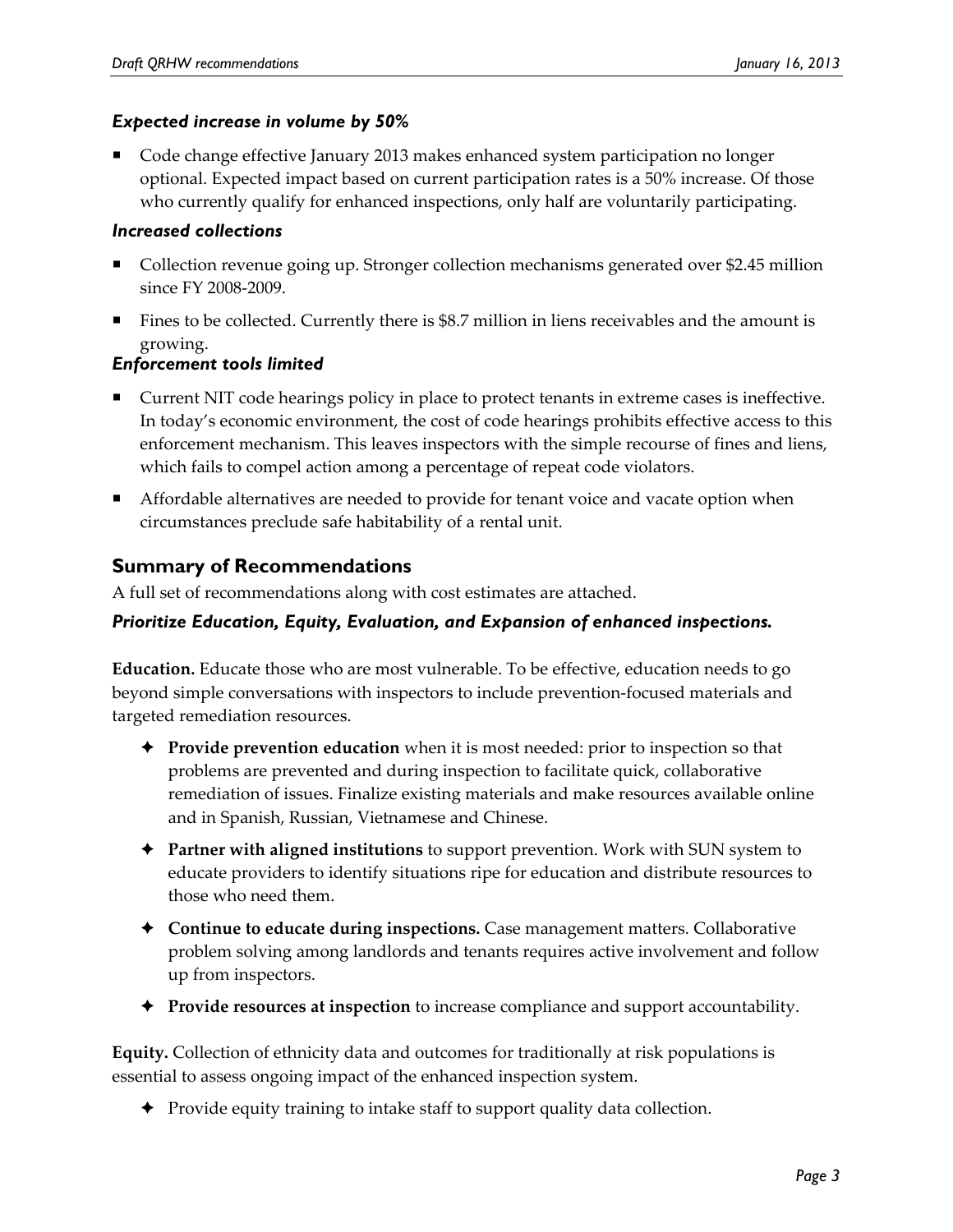Expand relocation funds to ensure resources are available year‐round to support families moving from housing found to be unsafe and uninhabitable.

**Evaluation**. Evaluate efficacy of public investment and substantiate impact.

- $\blacklozenge$  Initiate collection of ethnicity data in TRACS.
- ◆ Provide two-year evaluation of inspections data to assess outcomes.

#### **Strategic Expansion of enhanced inspections.**

- **Target limited inspection services to vulnerable people most at risk.** As housing quality improves, demand for inspections in enhanced inspection districts will decline over time. As capacity becomes available, the enhanced inspection system can expand Citywide to provide equity for everyone based on the system.
- **Staff at appropriate levels to meet response standards**. Factoring realistic inspector workload is essential to establishing adequate response times for both initial response and certification of repairs or assessment of penalties.
- **Continue to improve system efficiency**. Neighborhood Inspections Team Stakeholder Advisory Committee (NITSAC) will consider an administrative vacate policy as an efficient alternative to the current code hearings process and continue to use existing funds to take the worst cases to the codes hearing officer.

# **Research Based Case for Investment**

Oregon Public Health Institute's Health Impact Assessment (HIA)1 of the City of Portland's housing inspection programs compared the standard inspection model with the pilot enhanced model for rental housing in East Portland. The study, completed in 2012, found that the enhanced model has greater potential to contribute to improved health and health equity.

The steering committee for this HIA included representatives from Metro Multifamily Housing Association, Rental Housing Association of Greater Portland, Portland Bureau of Development Services, Community Alliance of Tenants, Multnomah County Health Department, and the Portland Housing Bureau. The project received funding from the Health Impact Project, a collaboration of the Robert Wood Johnson Foundation and The Pew Charitable Trusts.

#### *Health Impact Assessment Findings*

<u> 1989 - Johann Stein, marwolaethau a bh</u>

**Housing inspections and the subsequent improvements to housing conditions reduce the occurrence and severity of multiple health problems.**

**Healthy housing interventions are most effective when they address both housing conditions and tenant/landlord behaviors**.

 $<sup>1</sup>$  HIAs are a policy and planning tool for providing decision-makers with information about how their proposed</sup> plans and policies will likely impact the health of the communities they serve. HIAs offer recommendations about how to maximize the health benefits and minimize negative health impacts of the decision, including an equity assessment of the relative distribution of benefits and burdens throughout the population.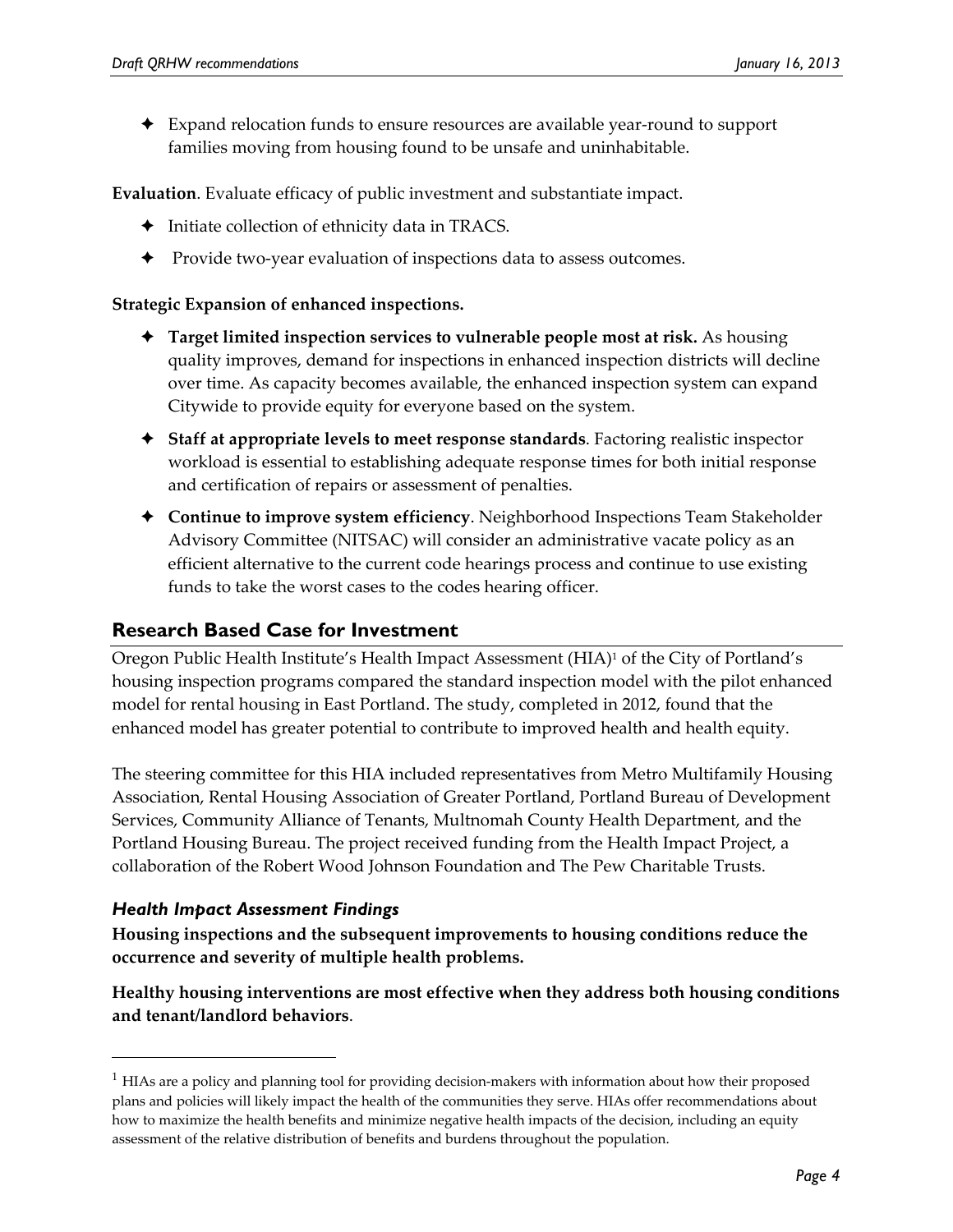- Research and best practices for housing-related health interventions demonstrate that education of landlords and tenants in combination with housing inspections is more effective than either service provided alone.
- The city's inspections program currently lacks an educational component for either for landlords or tenants. Educational materials and strategies for using them have been developed but due to the lack of funding for translation, distribution, and printing, BDS has not utilized them

#### **The enhanced model reduces barriers to reporting and improves health equity.**

**The enhanced model is more effective** in improving health‐related housing conditions. Analysis of BDS's rental inspections data shows that a complaint made under the enhanced model produced 75% more improvements than those made under the standard model.

#### **Inspections information and detailed data related to health outcomes would be useful to**

- Help understand and quantify the health impacts of the inspections program, and help BDS and its public health partners develop educational materials and implement intervention programs.
- Help BDS determine which areas of the city would best benefit from the enhanced model and the additional staffing resources it requires.

#### **Expanding the enhanced model will increase homes inspected and improved**

- Strategically expanding the enhanced model to the three other BDS districts in North and Northeast with the highest rates of cost‐burdened households would more than double the number of renter households covered.
- Enhanced inspections would not impose any additional burden on property‐owners because the program is "self‐limiting"

# **Funding Model**

In accord with the QRHW's fourth principle, *Funding required to enforce healthy rental housing should be provided by fines and fees levied for violations and cost recovery and public funds*, and the additional commitment to *transparency in government*, the workgroup recommends the following means of funding investments in quality rental housing:

- 1. **Dedicate the business license exemption funds to NIT rental inspections program**. These revenues are the direct result of the 2008 QRHW recommendations removing exemptions for licensing for owners of 9 or fewer residential rental units. The exemption was removed for the purpose of enhancing performance standards in rental housing. These resources, or their equivalent, should be allocated directly for their intended purpose.
- **2. Dedicate allocation of increased revenue from collections to increase capacity for enhanced inspectors.** NIT is still not at current or previous Service Levels with existing Housing Inspection Staff. A backlog of cases now grows larger with the end of optional participation in Enhanced Inspections. Staffing levels out of pace with the volume of violations threatens to reduce overall housing quality increasing the burden of health and equity impacts throughout Portland.